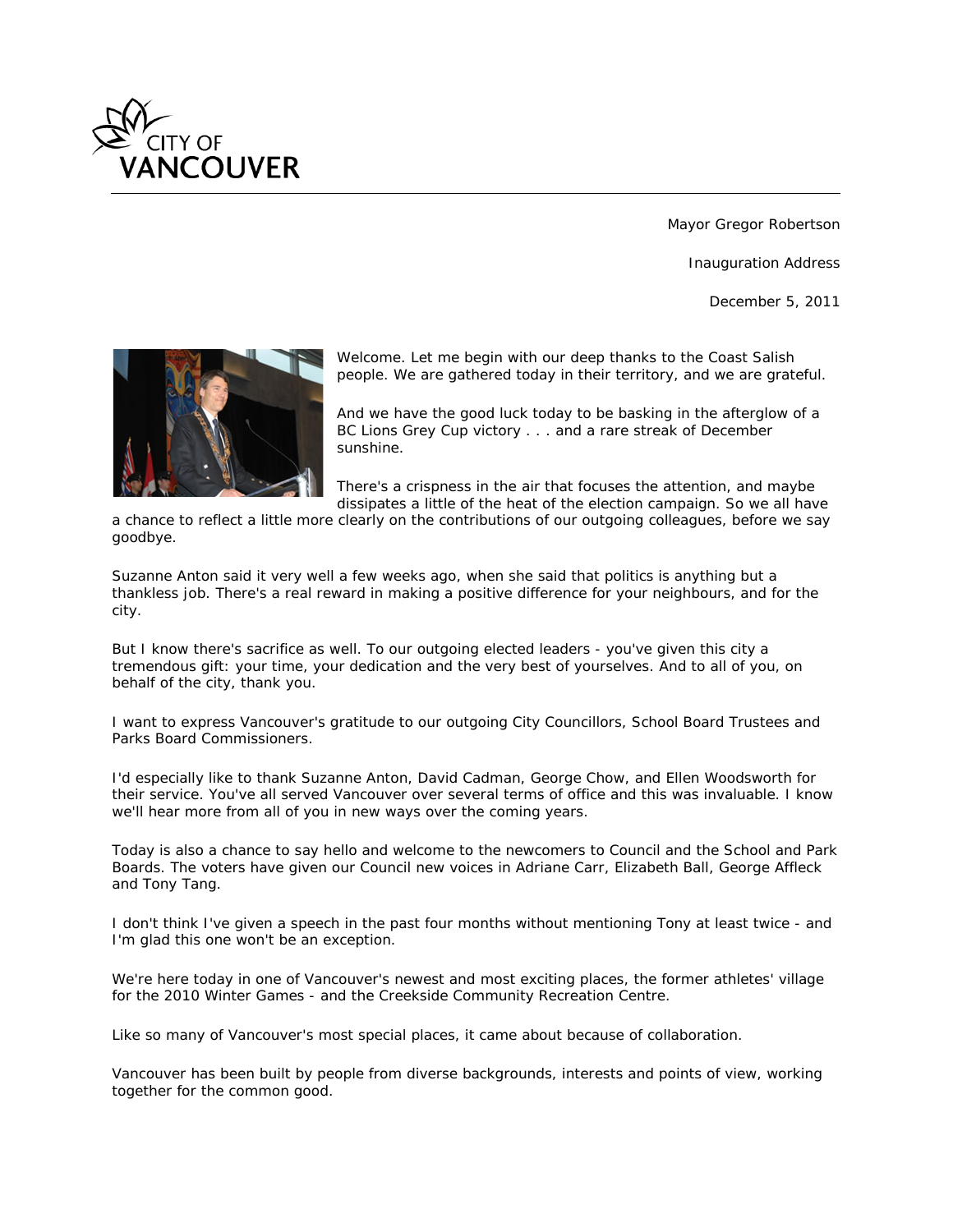*The willingness to reach across gaps of difference, to find common ground and common purpose: that's one of our greatest strengths.*

*The people of Vancouver practice it every day. And you expect nothing less from your politicians.*

*You know that we have different opinions, and you expect us to express those differences honestly. You expect us to listen to those differences and respect them. And you expect us to work together effectively, in good faith.*

*That means acknowledging that we can learn from each other, and from the community.*

*And it means trying new things - without rejecting them out of hand simply for being new. A changing city calls for new ideas and innovative solutions. And Vancouver is a changing city.*

*Just a few years ago, almost unnoticed, we passed a remarkable threshold. For the first time since the founding of this city, the majority of our people have a mother tongue that is something other than English.*

*And whether that's Cantonese, Tagalog, Mandarin, Punjabi, French, Japanese, Spanish, Korean, Hindi or any of the scores of languages you'll hear today on Vancouver's streets . . . it means a sea change for this city.*

*This is a much different city from the one I grew up in - a more diverse, more confident city. One that looks out onto the world with an eye to opportunity, and looks to the future with optimism.*

*But it's also a city facing challenges: how we manage our environmental footprint in one of the most beautiful natural settings on earth. How we fight poverty and homelessness in the midst of great wealth and development.*

*How we keep our neighbourhoods safe and vibrant when faced with relentless growth pressures. How we ensure that the next generation of Vancouverites will find this a city where they can afford to learn, live, work, and raise families of their own.*

*Those challenges are finding a voice in many ways, and from many quarters. And whether it's through community groups and non-profits, through protest, through vocal businesses, or the day-to-day conversations people are having, there's a new civic vitality emerging in this city.*

*We were elected on a platform that speaks to these concerns. And it's our responsibility to engage with those voices in an open, constructive way.*

*During the past 3 years, we battled a global recession and laid a lot of groundwork for positive change. And over the next 3 years we will build on it.*

*While many other cities are still struggling around the world, Vancouver has the opportunity to lead. To blaze a new path of innovation. We will take the ideas, ingenuity and foresight of Vancouver's people, and translate them into action.*

*Our vision includes making this city a city where people can afford to live.*

*Tonight, new shelters will be open, thanks to an agreement we reached on Friday with the BC government. Yes, there was disagreement about how best to proceed - but our partnership has remained strong for 3 tough budget years. And it doesn't matter whose name is on the shelters, as long as the doors are open and the beds are warm and safe.*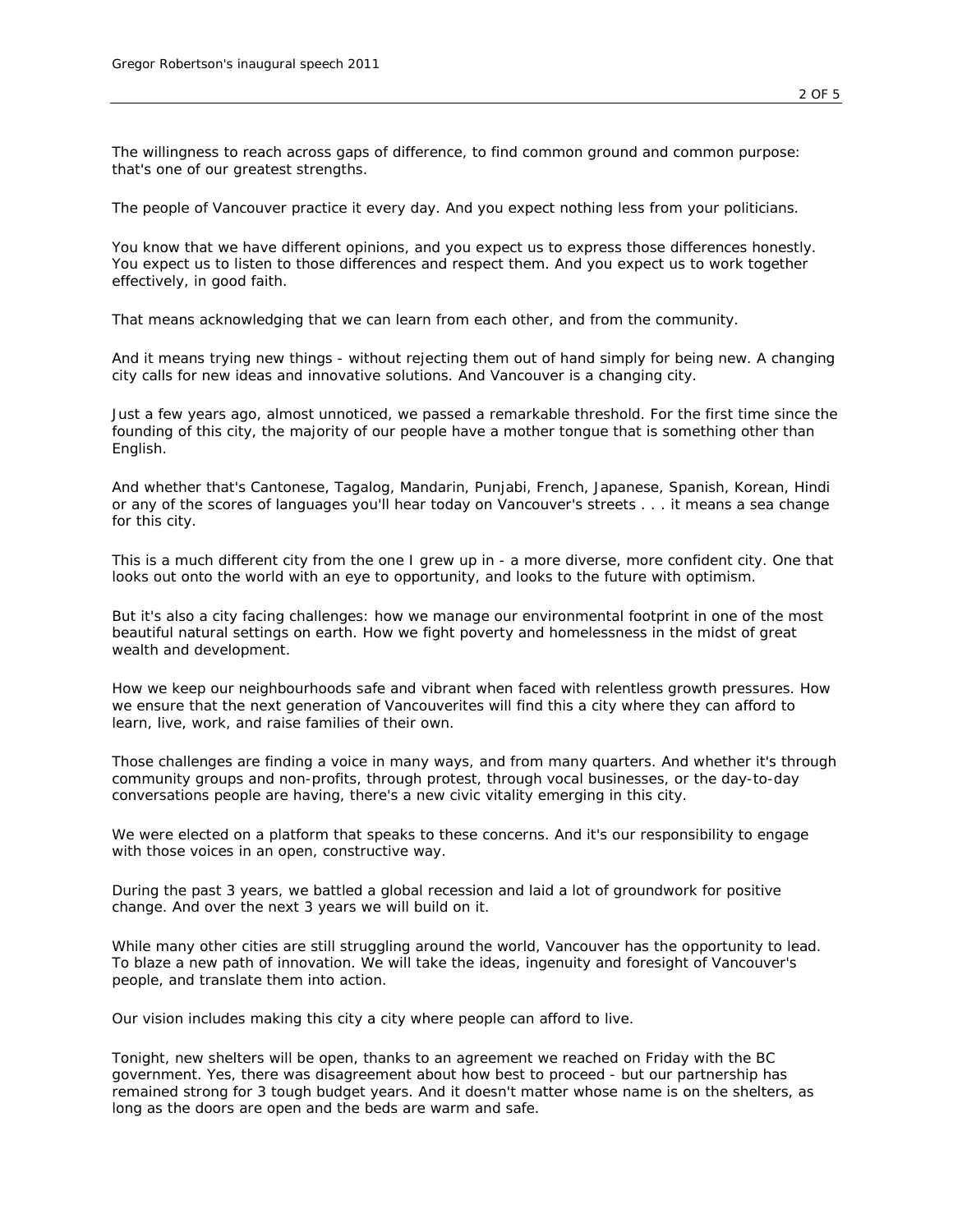*The organizations that keep those doors open are doing some of the most urgent and critical work in this city. And it's inspiring how dedicated our staff at the city and at BC Housing have been to make that possible.*

*But we know shelters aren't homes. Only a larger, sustainable supply of low-income housing will keep this city on track to meet a goal that means more to many of us than any other.*

*This council may have its political differences, but I trust that we are united in our conviction that in a city this prosperous, nobody should ever be forced to sleep on the streets. And we recommit to ending street homelessness in the city of Vancouver by 2015.*

*But affordability is a much broader issue. My wife Amy and I have conversations late into the night, just like many parents do. We wonder, will this be a place our kids and their friends can afford to live?*

*The answer must be an emphatic yes. And over the next 3 years, we will focus the resources and tools of city hall on our affordable housing and homelessness plan.*

*And today, I can announce I am striking a task force on housing affordability, including advocates, architects, developers, building owners, and financiers. They'll identify ways we can increase Vancouver's supply of affordable homes - both immediately, for the most urgent needs, and for the long term.*

*Can City Hall solve our affordability crisis by itself, in 3 years? No. But we're not powerless. And over the next term, this council will take action.*

*Of course, tackling affordability needs to be in concert with creating jobs in a dynamic, resilient economy.*

*Our vision includes creating good-paying jobs in our diverse array of industries. We'll work to keep taxes low and support small business. We'll invest in our creative economy, protecting artist spaces and creating new studio space for our cultural entrepreneurs. And we'll promote Vancouver as a world-leading destination for people and investment.*

*We will start with my commitment to ensuring that Vancouver hosts a new investment summit early next year.*

*We will bring together hundreds of investors, entrepreneurs, and urban leaders from here and around the world, to focus on the business of city-building.*

*We'll bring in investment to develop our local businesses - and we'll also help those entrepreneurs find opportunities in overseas markets.*

*Our city is a model for the world on sustainable urban development. We need to not only showcase that global leadership, but put it to work to strengthen our local economy.*

*Our vision also includes the safe, liveable neighbourhoods that we all love so deeply. Over the next 3 years, we will make this city friendlier to Vancouver's families- from securing at least 500 new child care spaces for our youngest residents, to providing new facilities and staff training to support our eldest.*

*We will start by enabling selective free programming at community centres, so your family's financial means don't stand in the way of enjoying the health and recreational opportunities that Vancouver offers.*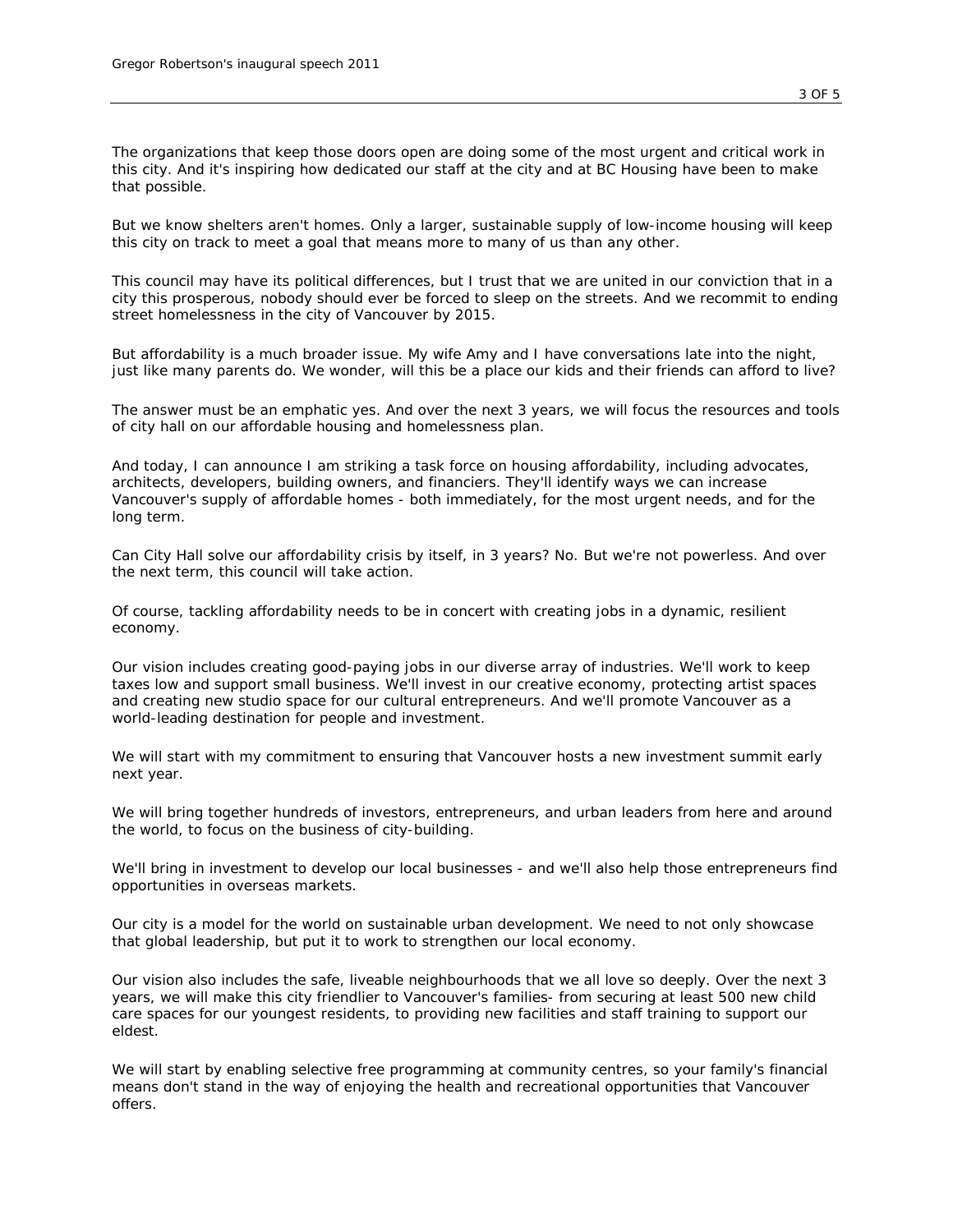*Our vision includes making Vancouver the world's greenest city by 2020. During the last Council's term, the people of Vancouver came together in historic numbers to help chart a collaborative strategy, the Greenest City Action Plan.*

*Over the next 3 years, we will implement that plan, with a scope that includes 85 separate initiatives . . . and ranges from new green spaces . . . to local food . . . to creating green jobs . . . to better clean transportation options.*

*And we start by working with TransLink to secure the improved late-night bus and train service that our whole region needs urgently. And continuing to push for rapid transit along the Broadway corridor.*

*An agenda this ambitious can't be the work of Council alone. We will draw on the strength of our community organizations, of business and labour and social profits, and the ingenuity and direct involvement of the people of Vancouver.*

*We do that by finding new opportunities and venues for citizens to participate, new ways for the city to listen, new forums for conversation.*

We do that by opening our doors, both physical and virtual. One way we've started is by opening up *Vancouver's data and new technology.*

*Right now you can see that in simple things that make everyday life a little easier . . . like a web app that gives you updates by text message or Twitter to let you know when garbage day is, and what waste will get collected.*

*Now we want to do more. And with measures ranging from a new city app . . . to making the city's information and data more accessible using 311 . . . we want to bring City Hall as close to you as the nearest laptop, public terminal or smartphone.*

*And we will continue pushing for real reform of Vancouver's election process - including donation limits and disclosure.*

*Our work agenda begins today. And this winter will be busy. But I have great faith in this city, and in this Council.*

*There is talent and goodwill from all sides.*

*The people of this city want us to put that talent and goodwill to work on their behalf. And they fully expect us to work together.*

*The people of Vancouver know it can be easy to tear down or criticize, and tougher to create and build. But they also know that isn't how you embrace the future.*

*They know that future belongs to those who have the courage to try new things, and yes, to admit mistakes. But also to persevere in the face of setbacks and difficulty.*

*I had the privilege of honouring former Mayor Art Phillips last term for his service to the city. 40 years ago, he told us this in his inaugural address:*

*"The citizens of Vancouver and other major cities across Canada now realize that progress can't be measured in the height of buildings or in the amount of pavement."*